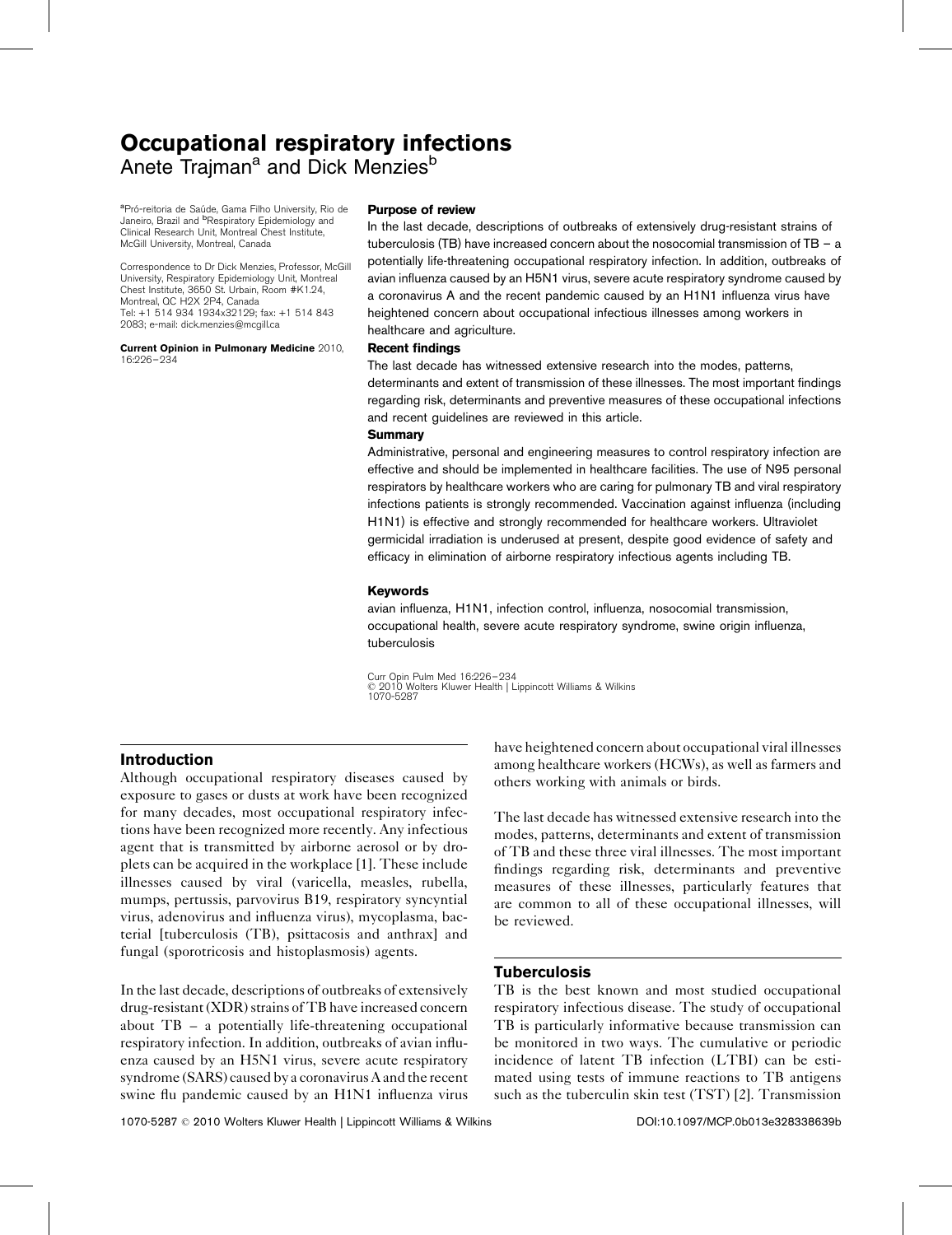that results in disease can be measured with a high degree of specificity using molecular epidemiologic tools such as restriction fragment length polymorphisms analysis [\[3\]](#page-5-0). Much of the information regarding risk, risk factors and prevention of nosocomial transmission is derived from studies [\[4,5\]](#page-5-0) conducted in high-income countries. The coincident advent of HIV infection and multidrug resistant-TB resulted in several major outbreaks in highincome countries in which more than half of exposed patients became infected, developed disease and died [\[4\]](#page-5-0), and a large number of HCWs were infected [\[4\]](#page-5-0). In the past 5 years, outbreaks of XDR-TB have shifted attention to HCWs in low and middle-income countries (LMICs), where risk of disease may be very high [\[6,7\]](#page-5-0).

A large number of studies have estimated risk of TB infection or disease, and have been summarized recently [\[8\]](#page-5-0) (Table 1) [\[9–48\].](#page-5-0) Although the estimates are variable, there is consistent evidence that the prevalence and incidence of LTBI in HCWs is substantially higher than the general population, in all settings. In high-income countries, the pooled risk of TB disease among workers is twice that of the general population, whereas the risk of infection is 10 times higher [\[8\]](#page-5-0). In LMICs, both disease and infection in HCWs are five-fold higher than the general population [\[8\].](#page-5-0)

Risk factors associated with occupational TB infection and disease are similar in all settings. Many of the identified risk factors are simply indicators of likelihood of exposure to TB patients, more years of work, in jobs

that involve direct patient care, and in hospitals or units caring for more TB patients. Other risk factors relate to increased chance of exposure to undiagnosed patients – these include work in emergency departments or HIV services. The third category of risk factor relates to specific activities that increase patients' contagiousness. For example, respiratory therapists [\[43,49\]](#page-6-0) and disease workers [\[28,50,51\]](#page-6-0) have been consistently identified as high-risk occupations. This is because certain of their tasks can result in aerosolization of TB bacilli, for example, intubation [\[52,53\],](#page-6-0) sputum induction [\[54,55\]](#page-6-0), bronchoscopy [\[56\]](#page-6-0) or autopsy [\[57,58\].](#page-6-0)

These epidemiologic observations have guided infection control recommendations. As risk is proportional to the number of TB patients per worker, recommendations are now risk stratified. The demonstration that workers in LMICs have five times greater risk of infection and disease than the general population, who already have high rates of disease, has led to the realization that TB is the most common and potentially lethal occupational illness in these countries. This has stimulated efforts to raise awareness – not least among the workers themselves – and to develop guidelines for TB control in these countries [\[59\]](#page-6-0), which have been updated very recently [\[8\]](#page-5-0).

## Interventions to prevent nosocomial tuberculosis transmission

Interventions to prevent nosocomial TB transmission are generally divided into three broad categories: administrative, personal and engineering controls [\[60\].](#page-6-0) These are

|  |  |  | Table 1 Risk factors for occupational tuberculosis in low-middle and high-income countries |
|--|--|--|--------------------------------------------------------------------------------------------|
|--|--|--|--------------------------------------------------------------------------------------------|

| General category       | Specific factor        | Low-middle income<br>countries (references) | High-income countries<br>(references) |  |
|------------------------|------------------------|---------------------------------------------|---------------------------------------|--|
| Latent TB infection    |                        |                                             |                                       |  |
| Indicators of exposure | Years of work          | $[9 - 15]$                                  | $[16]$                                |  |
|                        | TB admissions          |                                             | $[16]$                                |  |
|                        | Known TB contact       | [13, 17]                                    | [16, 18, 19]                          |  |
| Type of work           | Direct patient care    | [15, 20]                                    | [19, 21]                              |  |
|                        | Physicians             | [10, 22]                                    | [16, 23]                              |  |
|                        | <b>Nurses</b>          | [10, 15, 22]                                | [16, 21, 24, 25]                      |  |
|                        | Respiratory therapists | $[13]$                                      | $[21]$                                |  |
|                        | <b>Trainees</b>        |                                             | $[18]$                                |  |
| Location of work       | Medical ward           | [11, 13, 26]                                | [24, 25]                              |  |
|                        | HIV ward/care          |                                             | $[25]$                                |  |
|                        | Emergency              | $[22]$                                      | $[27]$                                |  |
|                        | Laboratory/pathology   | $[22]$                                      | [24, 28]                              |  |
|                        | TB ward/clinic         |                                             | $[18]$                                |  |
| TB disease             |                        |                                             |                                       |  |
| Indicators of exposure |                        |                                             |                                       |  |
| Type of work           | Direct patient care    |                                             | $[29 - 32]$                           |  |
|                        | Physicians             | $[33 - 36]$                                 | [32, 37, 38]                          |  |
|                        | <b>Nurses</b>          | $[33 - 36, 39 - 42]$                        | [32, 38, 43]                          |  |
|                        | Respiratory therapists |                                             | $[43]$                                |  |
|                        | <b>Trainees</b>        |                                             | $[44]$                                |  |
| Location of work       | Medical ward           | [36, 41, 45, 46]                            |                                       |  |
|                        | TB ward/clinic         | $[36, 41, 45, 47 - 49]$                     |                                       |  |
|                        | HIV ward/clinic        |                                             |                                       |  |
|                        | Emergency              | [41, 45]                                    |                                       |  |
|                        | Laboratory/pathology   | [34, 45]                                    |                                       |  |

TB, tuberculosis.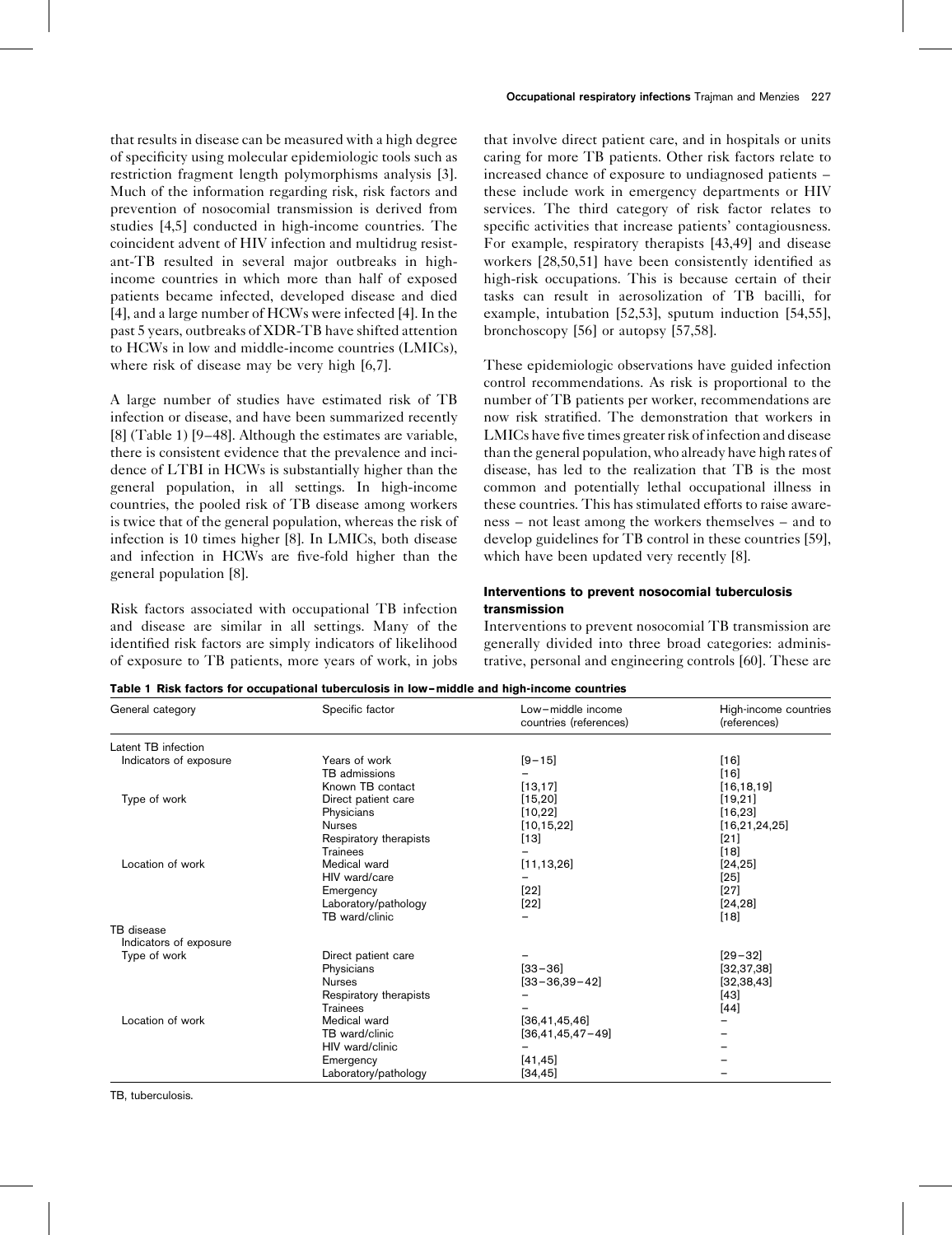often referred to as a hierarchy of control measures. Administrative controls are institutional policies that have the general aim of reducing the time between arrival of patients at a healthcare facility and their diagnosis, treatment and placement in respiratory isolation. Personal controls are measures directed at individual workers such as use of personal respirators (masks) and treatment of latent or active TB. Engineering controls are environmental measures that act to reduce the likelihood of workers' exposure to viable airborne TB bacilli and include ventilation and ultraviolet germicidal irradiation (UVGI).

Delays in institution of adequate isolation, effective therapy or both have been the most consistently identified factors in nosocomial TB outbreaks [\[4\].](#page-5-0) The benefits of administrative measures such as triage and separation of patients suspected of active TB, rapid performance of diagnostic tests or both have been demonstrated in one modeling study [\[61\]](#page-6-0) and in four epidemiologic studies [\[62\]](#page-6-0). Administrative controls are the cheapest and simplest measures to implement, and all evidence suggests that they are effective and important [\[63\]](#page-6-0). Hence, implementation of administrative control measures should be the first priority in all healthcare facilities.

Personal respirators (masks) that filter at least 95% of particles of  $1 \mu$  or larger, with less than 10% face seal air leak, were first recommended in 1994 [\[64\]](#page-6-0). Respirators meeting these standards are referred to as N95. Given that TB bacilli are  $3-5\mu$  in length, these masks should filter at least 95% of TB bacilli out of the air inhaled by HCWs. Modeling studies have concluded that personal respirators should work well [\[65\],](#page-6-0) although there is no epidemiological evidence of their effectiveness.

Ventilation can reduce the risk of transmission within buildings, such as hospitals, by removal and dilution of airborne TB bacilli [\[66\]](#page-7-0). However, the incremental gains diminish as air exchange rates are progressively increased [\[66\]](#page-7-0), whereas the energy costs and construction/capital costs to achieve these higher air exchange rates increase considerably [\[67\]](#page-7-0). Natural ventilation through open windows and doors can achieve high air exchange rates [\[68\]](#page-7-0), but the direction of airflow within the building is unpredictable, as it is largely determined by outdoor temperature and wind direction [\[21,69\]](#page-6-0). Natural ventilation also has important limitations when outdoor temperatures are very high or very low. When properly designed and installed, mechanical ventilation can control direction of airflow and achieve adequate outdoor air exchange rates. However, the initial capital costs for mechanical ventilation systems are very high, as are the operating costs. Despite solid animal evidence of efficacy, relatively low costs and clear evidence of safety for humans, authoritative agencies remain reluctant to endorse use of UVGI. As a result, UVGI remains sadly underutilized.

# Avian influenza

Avian influenza was considered an occasional cause of conjunctivitis or mild influenza-like illness (ILI) up until 1997, when the first outbreak of human fatal disease caused by the avian influenza H5N1virus was reported in Hong Kong [\[70\].](#page-7-0) Since then, other bird-to-human virus transmission, caused by this avian influenza and other subtypes, has led to sporadic outbreaks of serious disease associated with occupational exposure in poultry cullers and farmers, and veterinarians [\[1\]](#page-5-0). In 2003, nine Asian countries were affected by an avian influenza outbreak [\[71\]](#page-7-0), and in 2005, outbreaks reached other Asian and European countries.

Transmission to humans occurs from inhalation or mucosal contact of infectious droplets from birds, most commonly ducks, cocks, domestic poultry and wild birds [\[72\].](#page-7-0) Data from Thailand in 2004 indicated that the risks of H5N1 outbreaks, and infections were significantly higher for workers in large-scale commercial poultry operations than workers with backyard flocks [\[73\]](#page-7-0). Transmission from captive or wild birds to captive tigers, leopards and other mammals has also been documented [\[1,74,75\].](#page-5-0) H5N1 does not transmit from human to human effectively, and only in a few instances has human-to-human transmission been documented. Airborne transmission to HCWs can occur with performance of aerosol-generating procedures in infected patients [\[76](#page-7-0) [\].](#page-7-0) However, there have been no documented episodes of transmission from patients with avian influenza to HCWs who were using appropriate personal protective equipment (PPE, see below). Thus, avian influenza is mostly an occupational disease for farmers and poultry workers, although zoo workers, modern industrialized food animal production workers and occasionally HCWs can be at risk [\[73\]](#page-7-0).

The clinical picture depends on the viral subtype. The H5N1 can cause mild ILI, but among those who develop pneumonia, acute respiratory distress syndrome can develop and rapidly evolve to death [\[76](#page-7-0) [\].](#page-7-0) Gastroenteritis and encephalopathy are also associated with worse outcomes [\[76](#page-7-0) [\].](#page-7-0) Treatment is empirical, as there is little published evidence to guide management. Oseltamivir, a neuraminidase inhibitor, is the treatment of choice [\[77\],](#page-7-0) and is recommended even for patients who have been symptomatic for several days because H5N1 viral replication is more prolonged [\[78\].](#page-7-0) Although a recent systematic review [\[79](#page-7-0) [\]](#page-7-0) suggested little effect of neuraminidase inhibitors in healthy or high-risk patients with flu symptoms (reduction by half-day and 1 day to symptom alleviation, respectively), use of oseltamivir was associ-ated with improved survival in complicated cases [\[80](#page-7-0)°[\]](#page-7-0).

## Interventions to prevent animal-to-human transmission of avian influenza

Control measures include culling infected animals as well as animals with contact, restrictions on poultry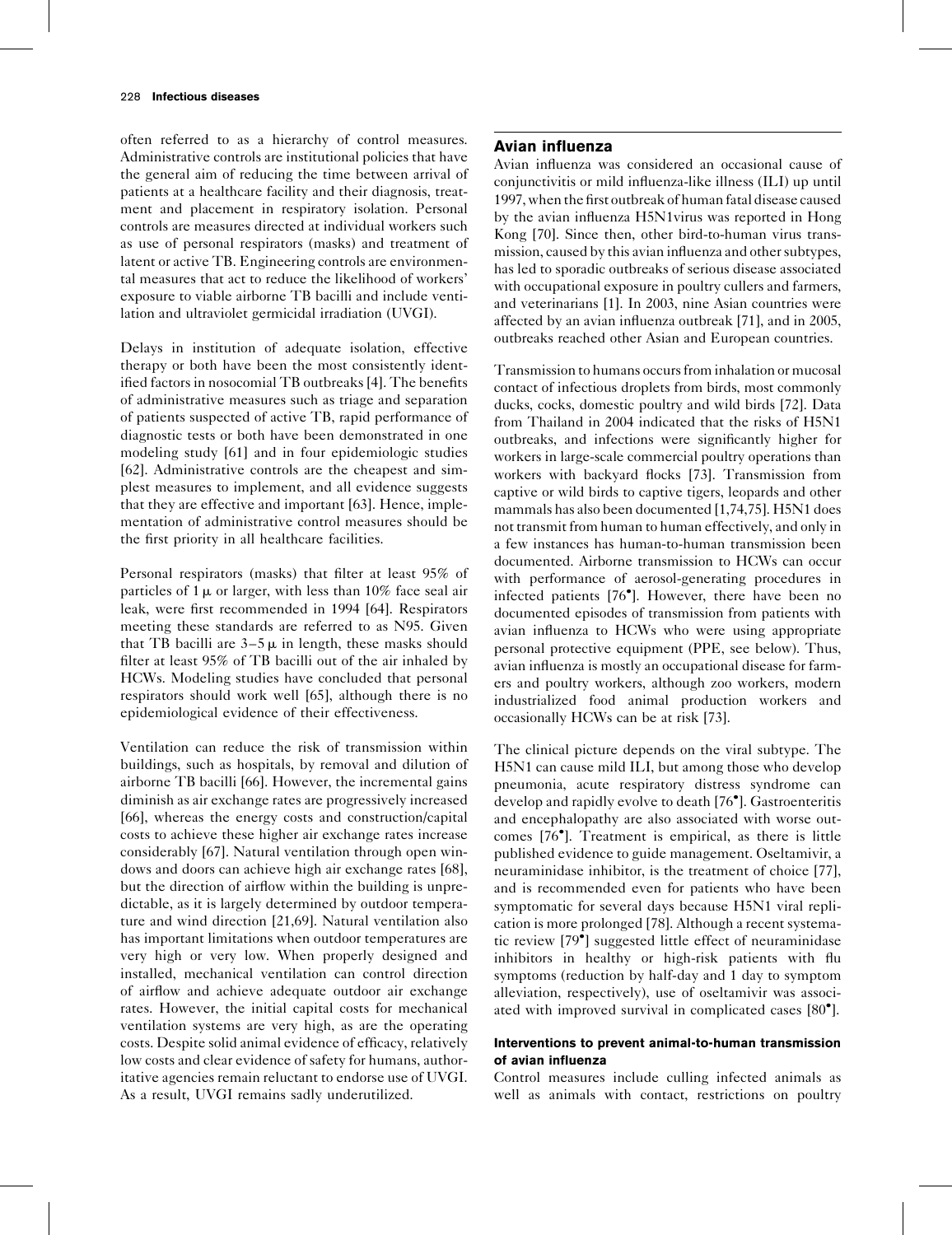movement, cleaning and disinfecting, and vaccinating poultry [\[74\].](#page-7-0) It is important that farmers and farm workers recognize the manifestations of avian influenza in poultry [\[81](#page-7-0)<sup>••</sup>[\].](#page-7-0) In domesticated poultry, the disease manifestations range from reduced egg production to rapid death. PPE of clothes, gloves and masks is effective to prevent transmission to humans, and should be used by farmers, transport and zoo workers and veterinarians. Surgical masks are effective, as transmission is usually by large respiratory droplets from animals.

Despite lack of consistent evidence, oseltamivir has also been used to prevent disease after contact with infected birds. Because of the risk of acquired resistance, postexposure prophylaxis with oseltamivir (75 mg four times daily for 10 days) is recommended by the WHO only for personnel handling sick animals without appropriate PPE, patients in contact with animals, HCWs exposed to aerosol-generating procedures without PPE and laboratory personnel exposed to infective samples [\[81](#page-7-0)<sup>••</sup>[\]](#page-7-0). Seasonal influenza vaccination of workers expected to be in contact with diseased poultry or HCWs caring for infected patients is recommended, not to prevent H5N1, but to minimize ILI from other influenza strains  $[77,81$ <sup> $\bullet$ </sup>[,82\].](#page-7-0) Patients with suspected H5N1 should be hospitalized in respiratory isolation, with appropriate administrative and engineering control measures [\[81](#page-7-0)<sup>••</sup>[\].](#page-7-0)

## Severe acute respiratory syndrome

Cases of atypical pneumonia with SARS were first reported in patients occupationally exposed to exotic animals in China in November 2002. This illness, caused by a coronavirus named SARS-CoV, caused an epidemic with over 8000 patients and 774 deaths between March and July 2003 [\[83\]](#page-7-0). The incubation period was longer than other respiratory viral illnesses, ranging from 1 to 14 days. Contagiousness appeared to be maximal around the 11th day after onset, with no transmission reported prior to onset of symptoms, apart from a small series in Canada [\[84\]](#page-7-0). Initial symptoms of fever, sore throat and myalgia were indistinguishable from those of other viral illnesses. However, rapid progression to severe pneumonia with respiratory failure occurred in a high proportion of cases [\[83\]](#page-7-0). Mechanical ventilation and admission to ICUs were often necessary [\[84\].](#page-7-0)

Because of the high rate of hospitalization and progressive increase in contagiousness even after hospitalization, nosocomial transmission was intense. Overall, 1706 cases developed in HCWs accounting for 21% of all documented SARS cases [\[83\]](#page-7-0). In Singapore, it was estimated that 78% of cases resulted from nosocomial transmission [\[85\]](#page-7-0). In Hong Kong, the rate of transmission was reported to be 10 times higher among HCWs than in the community [\[86\]](#page-7-0). Overall, case fatality rate was 9.6%, but was as high as 50% among those with respiratory failure [\[87,88\]](#page-7-0). Corticosteroids and antiviral agents such as ribavirin had minimal effect on the course of the disease [\[84\]](#page-7-0).

## Interventions to prevent nosocomial transmission of severe acute respiratory syndrome

The SARS epidemic provided a very useful demonstration of the value of infection control measures. Several studies [\[89–92\]](#page-7-0) showed that unrecognized patients resulted in substantial transmission to HCWs and other patients. In one study [\[93\],](#page-7-0) no transmission occurred to HCWs who fully complied with recommendations for use of PPE, even though more than 20 patients with SARS were mechanically ventilated on that ward. Use of exhaust fans that produced very high air exchange rates may have also contributed to prevent transmission in this same ward [\[93\]](#page-7-0). In other studies [\[94,95\]](#page-7-0), all transmission episodes could be linked to breaches in infection control procedures. In view of the high risk of nosocomial transmission, severity of disease, high case fatality rate and absence of any effective treatment or vaccine against the SARS-CoV, infection control measures were strictly enforced in healthcare facilities and the community. Within a few months after the introduction of these stringent control measures, the epidemic of this highly contagious and lethal agent subsided.

Recommendations for prevention of transmission of similar agents are based on these lessons. Administrative measures are the easiest to implement, and the most important. These include isolation of patients in venti-lated rooms [\[81](#page-7-0)<sup>••</sup>[\],](#page-7-0) isolation (quarantine) of symptomatic HCWs and avoidance of aerosol-generating procedures such as bronchoscopy or nebulization, whenever possible. If absolutely needed, these procedures should be carried out in negative-pressure ventilation rooms.

PPE include disposable masks with visors, gloves, caps and gowns. These are highly recommended for HCWs and other caregivers dealing with known or suspected cases [\[96\]](#page-7-0). Hand washing is important, so facilities for hand washing should be readily available, especially in high-risk areas. If soap and water are not available on-site, alcohol-based gel hand cleaners can be used instead. Commonly used disinfectants, such as quaternary ammonium compounds and 10% bleach solutions, will kill respiratory viruses. Studies [\[97,98\]](#page-7-0) have shown reduction of transmission of SARS with use of masks, although whether N95 respirators are needed or surgical masks are adequate remains unsettled [\[98,99\].](#page-7-0) N95 masks are effective to prevent transmission by airborne microdroplets, whereas surgical masks are adequate to prevent aerosol and droplet transmission. Evidence of airborne transmission of SARS was provided by the transmission from one symptomatic patient to persons living in different buildings, but downwind. Given the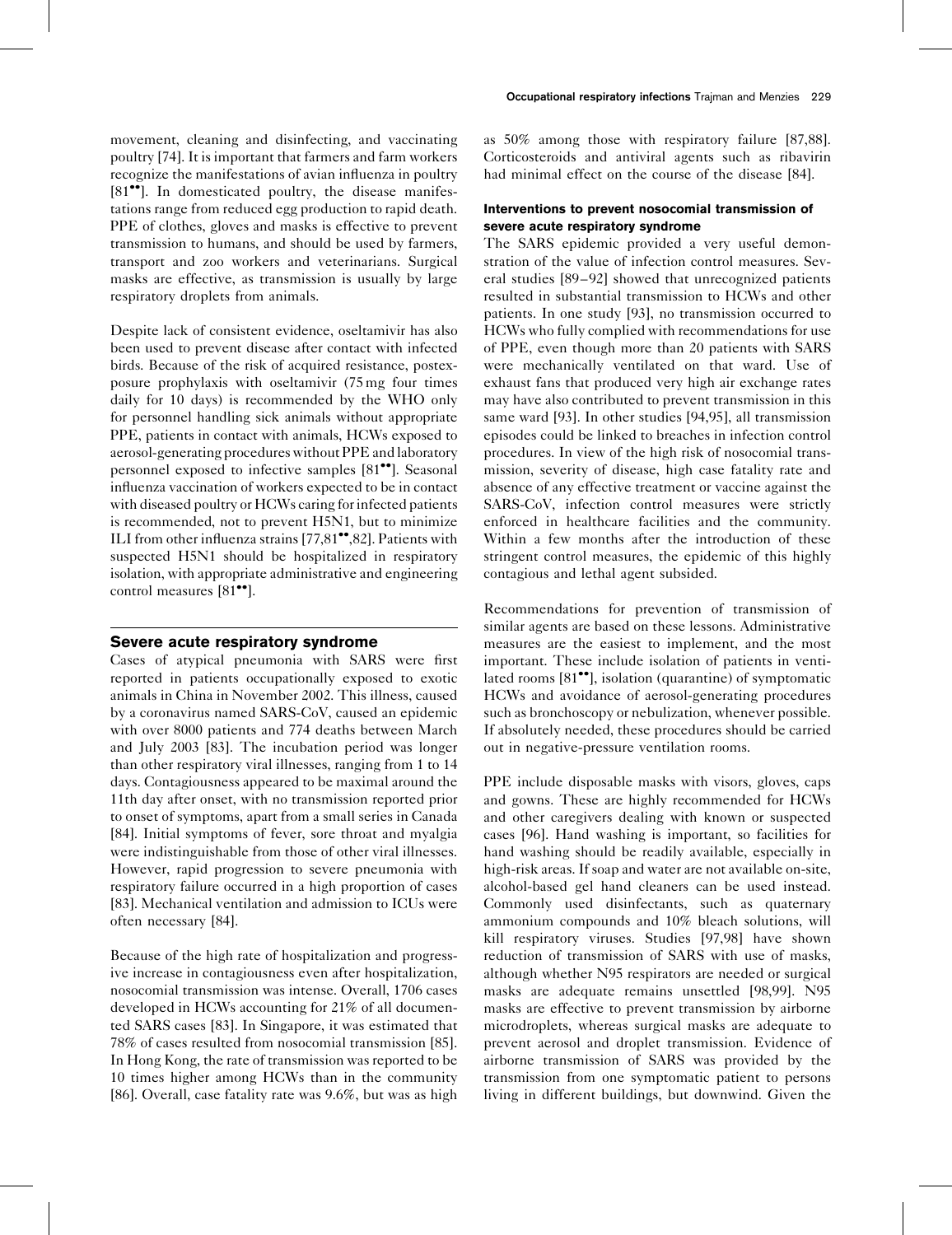seriousness of the illness, it would seem prudent to use N95 respirators if SARS is suspected  $[81^{\bullet\bullet}, 100]$  $[81^{\bullet\bullet}, 100]$ , and HCWs should be meticulous in their use of complete PPE [\[81](#page-7-0)<sup>\*\*</sup>[\].](#page-7-0) The use of UVGI was not evaluated in the SARS epidemics.

## Swine influenza

After the report of the first few cases of the swine-origin H1N1 influenza virus (S-OIV) in Mexico in late March 2009 [\[101\]](#page-7-0), the S-OIV spread quickly to all continents, affecting millions of patients within a few months [\[102\]](#page-7-0). This pandemic is still ongoing [\[102\].](#page-7-0) The incubation period is shorter than for SARS, as is the usual duration of contagiousness (7 days) [\[102,103\].](#page-7-0) Asymptomatic and mild cases of ILI can occur, and transmission can occur 24 h before the onset of symptoms [\[103,104\].](#page-7-0) These factors may have contributed to the rapid spread of this virus globally. Hospitalization and mechanical ventilation may be required in some young children and adults, particularly in pregnant women [\[102\]](#page-7-0). The case fatality among patients requiring mechanical ventilation is high, although not as high as with SARS or H5N1 infection. Oseltamivir-resistant viruses, although uncommon, are associated with high mortality [\[105\].](#page-7-0) Symptoms and signs of influenza include fever, sore throat and dry cough [\[102\].](#page-7-0) Dyspnea, mental confusion, hypotension and hypoxia should prompt hospitalization and use of antiviral drugs [\[77\]](#page-7-0). Treatment options include oseltamivir and zanamivir; oseltamivir is preferred for severe cases and pregnant women because zanamivir is only available in inhalational form with minimal systemic effect [\[77\].](#page-7-0) In randomized controlled trials of these agents for other viral influenza strains, treatment reduced symptom duration in nonsevere cases [\[79](#page-7-0) [\]](#page-7-0) and improved survival in patients with pneumonia [\[80](#page-7-0) [\]](#page-7-0).

## Interventions to prevent community transmission of H1N1 influenza virus

Community control interventions for influenza pandemic should include special vaccination [\[91](#page-7-0) [\]](#page-7-0) and education programs directed to swine farm workers and veterinarians, as they are at very high risk for swine influenza virus infection [\[92\]](#page-7-0) and may contribute to transmission to others in their rural communities  $[91^{\bullet},106,107^{\bullet\bullet}]$  $[91^{\bullet},106,107^{\bullet\bullet}]$  $[91^{\bullet},106,107^{\bullet\bullet}]$  $[91^{\bullet},106,107^{\bullet\bullet}]$  $[91^{\bullet},106,107^{\bullet\bullet}]$ . These workers should be aware of signs of flu in pigs, should use PPE (gloves, coveralls and boots, and ideally goggles and N95 respirators) that are disposable or can be disinfected after use and should seek medical attention if they develop ILI. Equipment and surfaces that have been in contact with sick pigs should be thoroughly cleaned and disinfected.

## Interventions to prevent nosocomial transmission of H1N1 influenza virus

Specific vaccines against H1N1, with high immunogenic effect and low adverse event rate  $[77,106,107$ <sup>\*\*</sup>[,108](#page-7-0)<sup>\*</sup>[\]](#page-7-0), are

already available. HCWs are considered a priority target for vaccination by WHO and Centers for Disease Control [\[107](#page-7-0)<sup>\*\*</sup>[\].](#page-7-0) Transmission of influenza virus among HCWs and from HCWs to patients in nursing homes, ICUs and other medical facilities has been well documented [\[109](#page-7-0) [,110\],](#page-7-0) and vaccination can effectively reduce this  $[91^{\bullet}, 109^{\bullet}].$  $[91^{\bullet}, 109^{\bullet}].$  $[91^{\bullet}, 109^{\bullet}].$  $[91^{\bullet}, 109^{\bullet}].$ 

Administrative, engineering and self-protective measures are all important to prevent nosocomial transmission of S-OIV [\[111](#page-8-0)<sup>••</sup>[\].](#page-8-0) Administrative measures include implementation of universal precautions, rapid triage of patients with ILI and their placement in isolation. Engineering measures include adequate ventilation of rooms, including directional airflow, and increased outdoor air exchanges, and adequate cleaning  $[111\bullet$  $[111\bullet$ <sup>o</sup>. For personal protective measures to be effective, HCWs must be trained in use of PPE, especially during aerosol-generating procedures  $[111$ <sup> $\bullet$ </sup>, as well as hand washing after contact with respiratory secretions and after complete PPE removal. Use of masks is important, but based on a recent trial [\[112](#page-8-0)<sup>\*\*</sup>[\],](#page-8-0) surgical masks appear adequate . However, HCWs exposed to aerosol-generating procedures, such as bronchoscopy, respiratory tract aspiration, intubation and resuscitation should wear complete PPE, including disposable N95 (or greater) filtering respirators [\[111](#page-8-0)<sup>.0</sup>[\]](#page-8-0). Patients, family and HCWs should also be instructed to wear medical masks when in contact with others within a distance less than 1 m [\[111](#page-8-0)<sup>oo</sup>[\].](#page-8-0) Patients must be instructed on cough etiquette. Standard laboratory safety rules should be followed for handling and transport of samples [\[113](#page-8-0)<sup>°</sup>[\]](#page-8-0). Chemoprophylaxis with antivirals is only recommended for groups at high risk of complications of influenza  $[111$ <sup>.</sup>. Transmission, prevention and outcome characteristics of emerging occupational respiratory viral infections are summarized in [Table 2](#page-5-0) [72-75,77,79[,81](#page-7-0)"[,82,84,87,](#page-7-0) 92,102-104,106,107\*\*[,111](#page-7-0)\*\*[,114,115](#page-7-0)\*[,116\].](#page-7-0)

## Conclusion

HCWs and workers dealing with animals, mainly poultry and pigs, are at high risk for acquiring occupational respiratory infections. Many lessons regarding prevention of nosocomial transmission have been learned from institutional experiences with TB. Administrative, personal and engineering measures to control infection are effective and should be implemented in healthcare facilities. The simplest and cheapest measures are the administrative ones, including triage and isolation of patients with suspected contagious respiratory infections. The use of N95 personal respirators by HCWs who are caring for pulmonary TB patients is strongly recommended. The use of masks, preferably N95 respirators, and other PPE such as gowns, gloves and goggles is also recommended for HCWs caring for patients with respiratory viral infections, particularly during aero-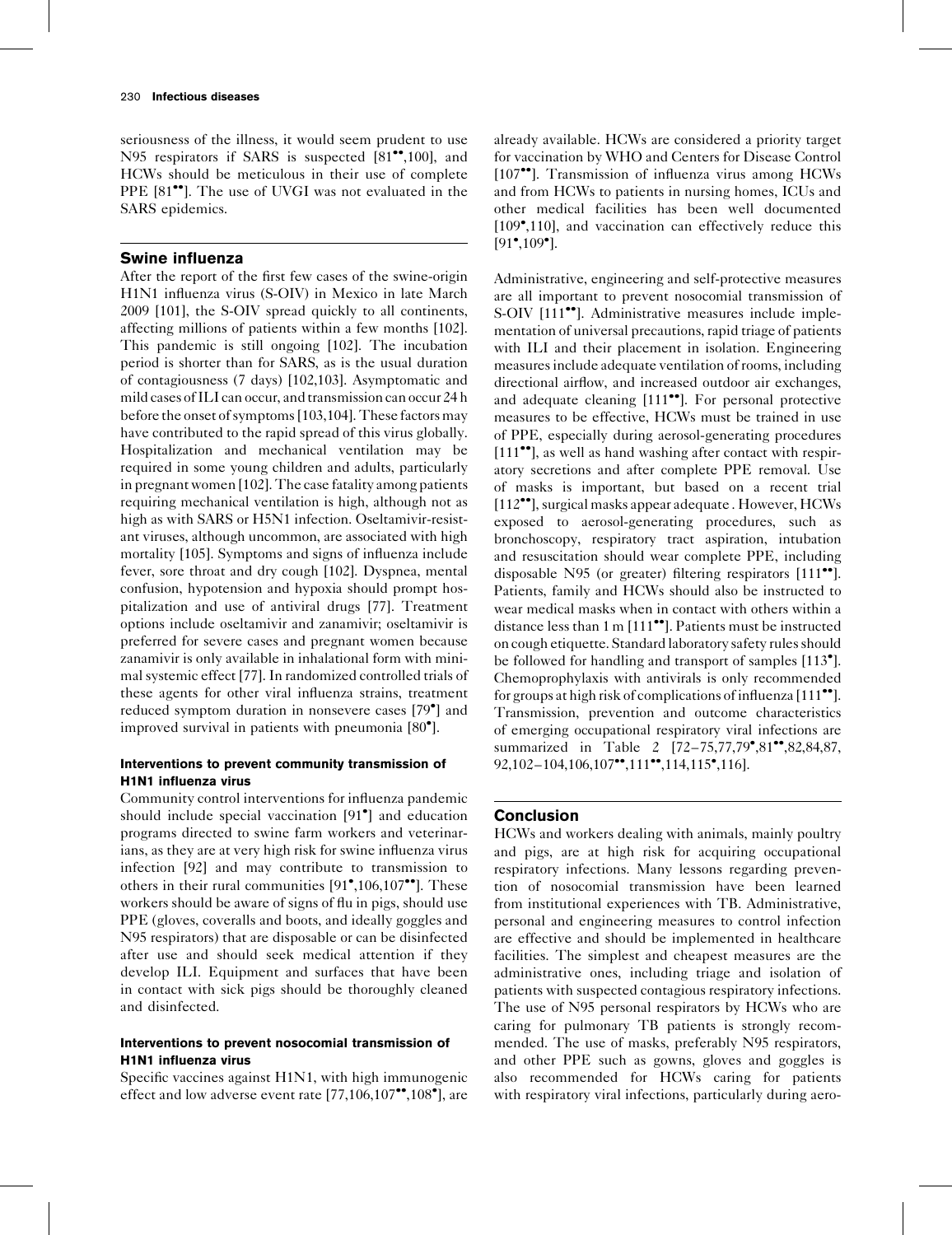<span id="page-5-0"></span>

|  |  |  |  | Table 2 Transmission, prevention and outcome characteristics of emerging occupational respiratory viral infections |  |  |  |  |
|--|--|--|--|--------------------------------------------------------------------------------------------------------------------|--|--|--|--|
|--|--|--|--|--------------------------------------------------------------------------------------------------------------------|--|--|--|--|

|                                          | <b>SARS</b>                                                                                                           | Avian influenza                                                                                                                  | Swine influenza                                                                                                                             |
|------------------------------------------|-----------------------------------------------------------------------------------------------------------------------|----------------------------------------------------------------------------------------------------------------------------------|---------------------------------------------------------------------------------------------------------------------------------------------|
| Infectious agent                         | Corona virus A (SARS-coV)                                                                                             | H5N1, H7N7, H7N1                                                                                                                 | <b>H1N1</b>                                                                                                                                 |
| Main mode of transmission                | Direct mucous membrane contact<br>with infectious respiratory<br>droplets and/or through<br>exposure to fomites [114] | Inhalation or mucosal contact<br>from ducks (usually asymptomatic<br>reservoirs), cocks, domestic<br>poultry and wild birds [72] | Highly efficient human-to-human<br>and animal-to-human<br>transmission [102]                                                                |
| Incubation period                        | $1 - 14$ days $[103, 114]$                                                                                            | 1-4 days $[103]$ <sup>a</sup>                                                                                                    | $1 - 7$ days $[102]$                                                                                                                        |
| Transmission during<br>incubation period | Not confirmed [84,114]                                                                                                | 1 day before onset of symptoms<br>$[102, 104]$ <sup>a</sup>                                                                      |                                                                                                                                             |
| Total duration of spreading              | Up to 2 weeks (maximal at 11th day)<br>[114]. Super spreaders reported<br>[116]                                       | Typically 4 days, up to 3 weeks in<br>young children and<br>immunocompromised patients<br>$[104]$ <sup>a</sup>                   |                                                                                                                                             |
| Main professionals at risk               | HCW, food handlers and workplace<br>contacts (including healthcare<br>settings) [114]                                 | Farmers and poultry workers<br>[72], industrialized food<br>workers [73]                                                         | Swine workers [92], veterinarians,<br><b>HCW</b> [102]                                                                                      |
| Preventive measures                      |                                                                                                                       |                                                                                                                                  |                                                                                                                                             |
| Vaccine                                  | Not available                                                                                                         | Nonspecific (seasonal) [81 <sup>**</sup> ,82]                                                                                    | Specific vaccine liscenced [115 <sup>°</sup> ].<br>HCW are priority [107 <sup>**</sup> ].<br>Seasonal vaccine for swine<br>workers [82,106] |
| Personal protective<br>equipment         | Complete, N95 recommended [96]                                                                                        | Complete, N95 recommended<br>$[81$ <sup>**</sup> ]                                                                               | Complete, N95 recommended<br>$[111$ <sup>**</sup> ]                                                                                         |
| Administrative measures                  | Isolation in NP room, cleaning [96]                                                                                   | Education, isolation [81 <sup>••</sup> ]                                                                                         | Engineering and administrative<br>isolation                                                                                                 |
| Others                                   | Any object carried to room placed<br>in cleaned bag [96]                                                              | Chemoprophylaxis [81 <sup>••</sup> ]                                                                                             | Chemoprophylaxis in restricted<br>situations [111 <sup>••</sup> ]                                                                           |
| Clinical presentation<br>Fatality rate   | Severe disease [84,88]<br>$9.6\%$ [87], up to 50% if ventilation<br>required                                          | From ILI to multiorgan failure [77]<br>60% (89% in children) [77]                                                                | From ILI to respiratory failure [102]<br>Variable                                                                                           |

HCW, healthcare worker; ILI, influenza-like illness; NP, negative pressure.

a Information for any influenza subtype.

sol-generating procedures. UVGI is largely underused at present, despite the evidence of its safety and potential efficacy in reducing nosocomial transmission of TB and other respiratory agents. Influenza vaccination (including H1N1 vaccination) is strongly recommended for HCWs, as this can reduce morbidity and mortality among patients, as well as reducing morbidity and absenteeism among HCWs.

#### Acknowledgements

A.T. is supported by Fundação Carlos Chagas de Amparo à Pesquisa do Rio de Janeiro (FAPERJ grant # E-26/102.712/2008) and by ICOHRTA AIDS/TB (grant #5 U2R TW006883-02). D.M. is supported by a Chercheur National salary award from the Fonds de Recherche en Sante de Quebec (FRSQ).

There are no conflicts of interest.

#### References and recommended reading

Papers of particular interest, published within the annual period of review, have been highlighted as:

- of special interest
- of outstanding interest

Additional references related to this topic can also be found in the Current World Literature section in this issue (p. 290).

- 1 Ho PL, Becker M, Chan-Yeung M. Emerging occupational lung infections. Int J Tuberc Lung Dis 2005; 11:710–721.
- 2 Menzies D, Doherty TM. Diagnosis of latent tuberculosis infection. In: Raviglione MC, editor. Reichman and Hershfield's tuberculosis, a comprehensive international approach. New York, USA: Informa Healthcare USA; 2006. pp. 215–263.
- 3 Barnes PF, Cave MD. Molecular epidemiology of tuberculosis. N Engl J Med 2003; 349:1149–1156.
- 4 Menzies RI, Fanning A, Yuan L. Tuberculosis among healthcare workers. New Engl J Med 1995; 332:92–98.
- 5 Sepkowitz K. Tuberculosis and the healthcare worker: a historical perspective. Ann Intern Med 1994; 120:71–79.
- 6 Menzies D, Joshi R, Pai M. Risk of tuberculosis infection and disease associated with work in healthcare settings. Int J Tuberc Lung Dis 2007; 11:593–605.
- 7 Joshi R, Reingold A, Menzies D, Pai M. Tuberculosis among healthcare workers in low and middle income countries: a systematic review. PLOS Med 2006; 3:e494.
- 8 World Health Organization and Stop TB Department. WHO policy on TB infection control in health-care facilities, congregate settings and households. In: Cadman H, Scano F, editors. Geneva, Switzerland: WHO; 2009.
- 9 Yanai H, Limpakarnjanarat K, Uthaivoravit W, et al. Risk of Mycobacterium tuberculosis infection and disease among healthcare workers, Chiang Rai, Thailand. Int J Tuberc Lung Dis 2003; 7:36–45.
- 10 Do AN, Limpakarnjarat K, Uthaivoravit W, et al. Increased risk of Mycobacterium tuberculosis infection related to the occupational exposures of healthcare workers in Chiang Rai, Thailand. Int J Tuberc Lung Dis 1999; 3:377–381.
- 11 Kassim S, Zuber P, Wiktor SZ, et al. Tuberculin skin testing to assess the occupational risk of Mycobacterium tuberculosis infection among healthcare workers in Abidjan, Cote d'Ivoire. Int J Tuberc Lung Dis 2000; 4:321–326.
- 12 Orrett FA. Prevalence of tuberculin skin test reactivity among healthcare workers at a teaching hospital in Trinidad. Clin Microbiol Infect 2000; 6:45– 48.
- 13 Alonso-Echanove J, Granich RM, Laszlo A, et al. Occupational transmission of Mycobacterium tuberculosis to healthcare workers in a university hospital in Lima, Peru. Clin Infect Dis 2001; 33:589–596.
- 14 Pai M, Gokhale K, Joshi R, et al. Mycobacterium tuberculosis infection in health care workers in rural India: comparison of a whole-blood interferon gamma assay with tuberculin skin testing. JAMA 2005; 293:2746–2755.
- 15 Roth VR, Garrett DO, Laserson KF, et al. A multicenter evaluation of tuberculin skin test positivity and conversion among healthcare workers in Brazilian hospitals. Int J Tuberc Lung Dis 2005; 9:1335–1342.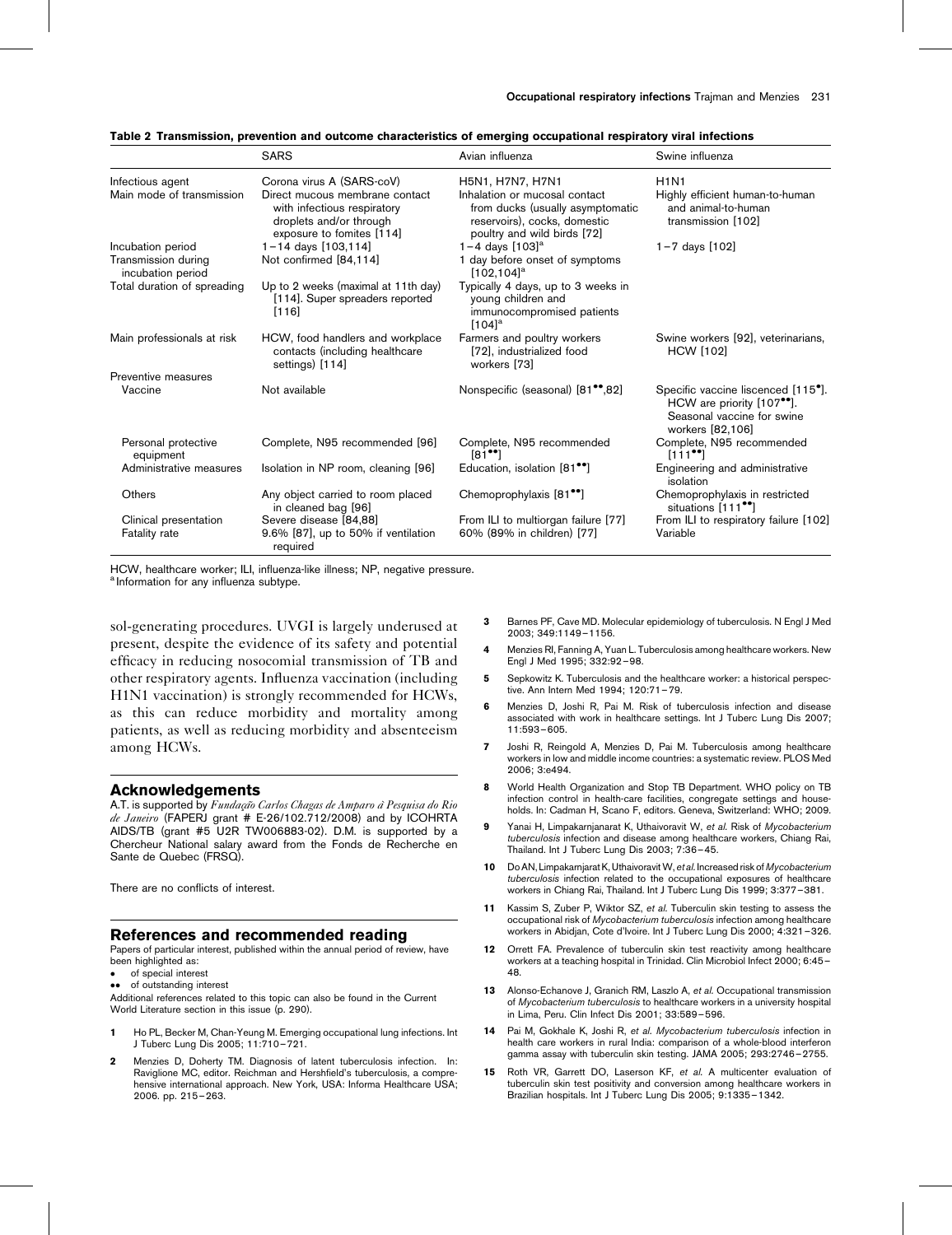- <span id="page-6-0"></span>16 Zahnow K, Matts JP, Hillman D, et al. Rates of tuberculosis infection in healthcare workers providing services to HIV-infected populations. Terry Beirn Community Programs for Clinical Research on AIDS. Infect Control Hosp Epidemiol 1998; 19:829–835.
- 17 Maciel ELN, Viana MC, Zeitoune RCG, et al. Prevalence and incidence of Mycobacterium tuberculosis infection in nursing students in Vitoria, Espirito Santo. Revista da Sociedade Brasileira de Medicina Tropical 2005; 38:469–472.
- Bourdreau AY, Baron SL, Steenland NK, et al. Occupational risk of Mycobacterium tuberculosis infection in hospital workers. Am J Ind Med 1997; 32:528–534.
- 19 Liss GM, Khan R, Koven E, Simor AE. Tuberculosis infection among staff at a Canadian community hospital. Infect Control Hosp Epidemiol 1996; 17:29– 35.
- 20 Keskiner R, Ergonul O, Demiroglu Z, et al. Risk of tuberculous infection among healthcare workers in a tertiary-care hospital in Ankara, Turkey. Infect Control Hosp Epidemiol 2004; 25:1067–1071.
- Schwartzman K, Loo V, Pasztor J, Menzies D. Tuberculosis infection among healthcare workers in Montreal. Am J Respir Crit Care Med 1996; 154:1006–1012.
- 22 Garcia-Garcia ML, Jimenez-Corona A, Jimenez-Corona ME, et al. Factors associated with tuberculin reactivity in two general hospitals in Mexico. Infect Control Hosp Epidemiol 2001; 22:88–93.
- 23 Warren DK, Foley KM, Polish LB, et al. Tuberculin skin testing of physicians at a midwestern teaching hospital: a 6-year prospective study. Clin Infect Dis 2001; 32:1331–1337.
- 24 Berman J, Levin ML, Orr ST, Desi L, Tuberculosis risk of hospital employees: analysis of a five-year tuberculin skin testing program. Am J Public Health 1981; 71:1217–1222.
- 25 Dooley SW, Villarino ME, Lawrence M, et al. Nosocomial transmission of tuberculosis in a hospital unit for HIV-infected patients. JAMA 1992; 267:2632–2634.
- 26 Kayanja HK, Debanne S, King C, Whalen CC. Tuberculosis infection among healthcare workers in Kampala, Uganda. Int J Tuberc Lung Dis 2005; 9:686– 688.
- 27 Behrman AJ, Shofer FS. Tuberculosis exposure and control in an urban emergency department. Ann Emerg Med 1998; 31:370–375.
- 28 Menzies D, Fanning A, Yuan L, FitzGerald JM. Factors associated with tuberculin conversion in Canadian microbiology and pathology workers. Am J Respir Crit Care Med 2003; 167:599–602.
- 29 Driver CR, Stricof RL, Granville K, et al. Tuberculosis in healthcare workers during declining tuberculosis incidence in New York State. Am J Infect Control 2005; 33:519–526.
- 30 Diel R, Seidler A, Nienhaus A, et al. Occupational risk of tuberculosis transmission in a low incidence area. Respir Res 2005; 6:35–45.
- 31 Sepkowitz KA, Friedman CR, Hafner A, et al. Tuberculosis among urban healthcare workers: a study using restriction fragment length polymorphism typing. Clin Infect Dis 1995; 21:1098–1102.
- 32 Meredith S, Watson JM, Citron KM, et al. Are healthcare workers in England and Wales at increased risk of tuberculosis? BMJ 1996; 313:522–525.
- 33 Kruuner A, Danilovitsh M, Pehme L, et al. Tuberculosis as an occupational hazard for healthcare workers in Estonia. Int J Tuberc Lung Dis 2001; 5:170– 176.
- 34 Eyob G, Gebeyhu M, Goshu S, et al. Increase in tuberculosis incidence among the staff working at the Tuberculosis Demonstration and Training Centre in Addis Ababa, Ethiopia: a retrospective cohort study (1989–1998). Int J Tuberc Lung Dis 2002; 6:85–88.
- 35 Hosoglu S, Tanrikulu AC, Dagli C, Akalin S. Tuberculosis among healthcare workers in a short working period. Am J Infect Control 2005; 33:23–26.
- 36 Kilinc O, Ucan ES, Cakan MD, et al. Risk of tuberculosis among healthcare workers: can tuberculosis be considered as an occupational disease? Respir Med 2002; 96:506–510.
- 37 Hill A, Burge A, Skinner C. Tuberculosis in National Health Service hospital staff in the west Midlands region of England, 1992–5. Thorax 1997; 52:994–997.
- 38 Raitio M, Helenius H, Tala E. Is the risk of occupational tuberculosis higher for young healthcare workers? Int J Tuberc Lung Dis 2003; 7:556–562.
- 39 Harries AD, Nyirenda TE, Banerjee A, et al. Tuberculosis in healthcare workers in Malawi. Trans R Soc Trop Med Hyg 1999; 93:32–35.
- 40 Kanyerere HS, Salaniponi FM. Tuberculosis in healthcare workers in a central hospital in Malawi. Int J Tuberc Lung Dis 2003; 7:489–492.
- 41 Jiamjarasrangsi W, Hirunsuthikul N, Kamolratanakul P. Tuberculosis among healthcare workers at King Chulalongkorn Memorial Hospital, 1988–2002. Int J Tuberc Lung Dis 2005; 9:1253–1258.
- 42 Cuhadaroglu C, Erelel M, Tabak L, Kilicaslan Z. Increased risk of tuberculosis in healthcare workers: a restrospective survey of a teaching hospital in Istanbul, Turkey. BMC Infect Dis 2002; 2:14.
- 43 McKenna MT, Hutton M, Cauthen G, Onorato IM. The association between occupation and tuberculosis. A population-based survey. Am J Respir Crit Care Med 1996; 154:587–593.
- 44 Pleszewski B, FitzGerald JM. Tuberculosis among healthcare workers in British Columbia. Int J Tuberc Lung Dis 1998; 2:898–903.
- 45 Harries AD, Maher D, Nunn P. Practical and affordable measures for the protection of healthcare workers from tuberculosis in low-income countries. Bull World Health Organ 1997; 75:477–489.
- 46 Babus V. Tuberculosis morbidity risk in medical nurses in specialized institutions for the treatment of lung diseases in Zagreb. Int J Tuberc Lung Dis 1997; 1:254–258.
- 47 Dimitrova B, Hutchings A, Atun R, et al. Increased risk of tuberculosis among healthcare workers in Samara Oblast, Russia: analysis of notification data. Int J Tuberc Lung Dis 2005; 9:43–48.
- 48 Harries AD, Kamenya A, Namarika D, et al. Delays in diagnosis and treatment of smear-positive tuberculosis and the incidence of tuberculosis in hospital nurses in Blantyre, Malawi. Trans R Soc Trop Med Hyg 1997; 91:15– 17.
- 49 Menzies RI, Fanning A, Yuan L, FitzGerald JM. Hospital ventilation and risk of tuberculous infection in Canadian healthcare workers. Ann Intern Med 2000; 133:779–789.
- 50 Harrington JM, Shannon HS. Incidence of tuberculosis, hepatitis, brucellosis, and shigellosis in British medical laboratory workers. Br Med J 1976; 1:759– 762.
- 51 Sugita M, Tsutsumi Y, Suchi M, et al. Pulmonary tuberculosis: an occupational hazard for pathologists and pathology technicians in Japan. Acta Pathol Jpn 1990; 40:116–127.
- Haley CE, McDonald RC, Rossi L, et al. Tuberculosis epidemic among hospital personnel. Infect Control Hosp Epidemiol 1989; 10:204–  $210.$
- 53 Ehrenkranz NJ, Kicklighter JL. Tuberculosis outbreak in a general hospital: evidence for airborne spread of infection. Ann Intern Med 1972; 77:377– 382.
- 54 Menzies D, Adhikari N, Arieta M, Loo V. Efficacy of environmental measures in reducing potentially infectious bioaerosols during sputum induction. Infect Control Hosp Epidemiol 2003; 24:483–489.
- 55 Calder RA, Duclos P, Wilder MH, et al. Mycobacterium tuberculosis: transmission in a health clinic. Bull Int Union Tuberc Lung Dis 1991; 66: 103–106.
- 56 Catanzaro A. Nosocomial tuberculosis. Am Rev Resp Dis 1982; 125:559– 562.
- 57 Kantor HS, Poblete R, Pusateri SL. Nosocomial transmission of tuberculosis from unsuspected disease. Am J Med 1988; 84:833–838.
- 58 Lundgren R, Norrman E, Asberg I. Tuberculosis infection transmitted at autopsy. Tuberc 1987; 68:147–150.
- 59 International Union Against Tuberculosis and Lung Disease, World Health Organization. Control of tuberculosis transmission in healthcare settings. Tuberc Lung Dis 1994; 75:94–95.
- 60 Centers for Disease Control. Guidelines for preventing the transmission of Mycobacterium tuberculosis in health-care settings, 2005. Morb Mortal Wkly Rep 2005; 54:1–141.
- Nicas M. Assessing the relative importance of the components of an occupational tuberculosis control program. J Occup Environ Med 1998; 40:648–654.
- 62 Moro ML, Errante I, Infuso A, et al. Effectiveness of infection control measures in controlling a nosocomial outbreak of multidrug-resistant tuberculosis among HIV patients in Italy. Int J Tuberc Lung Dis 2000; 4:61–68.
- 63 da Costa PA, Trajman A, Mello FC, et al. Administrative measures for preventing Mycobacterium tuberculosis infection among healthcare workers in a teaching hospital in Rio de Janeiro, Brazil. J Hosp Infect 2009; 72:57– 64.
- 64 Centers for Disease Control and Prevention. Recommendations and reports. Guidelines for preventing the transmission of Mycobacterium tuberculosis in health-care facilities. Morb Mortal Wkly Rep 1994; 43:1-132.
- Nicas M. Respiratory protection and the risk of Mycobacterium tuberculosis infection. Am J Ind Med 1995; 27:317–333.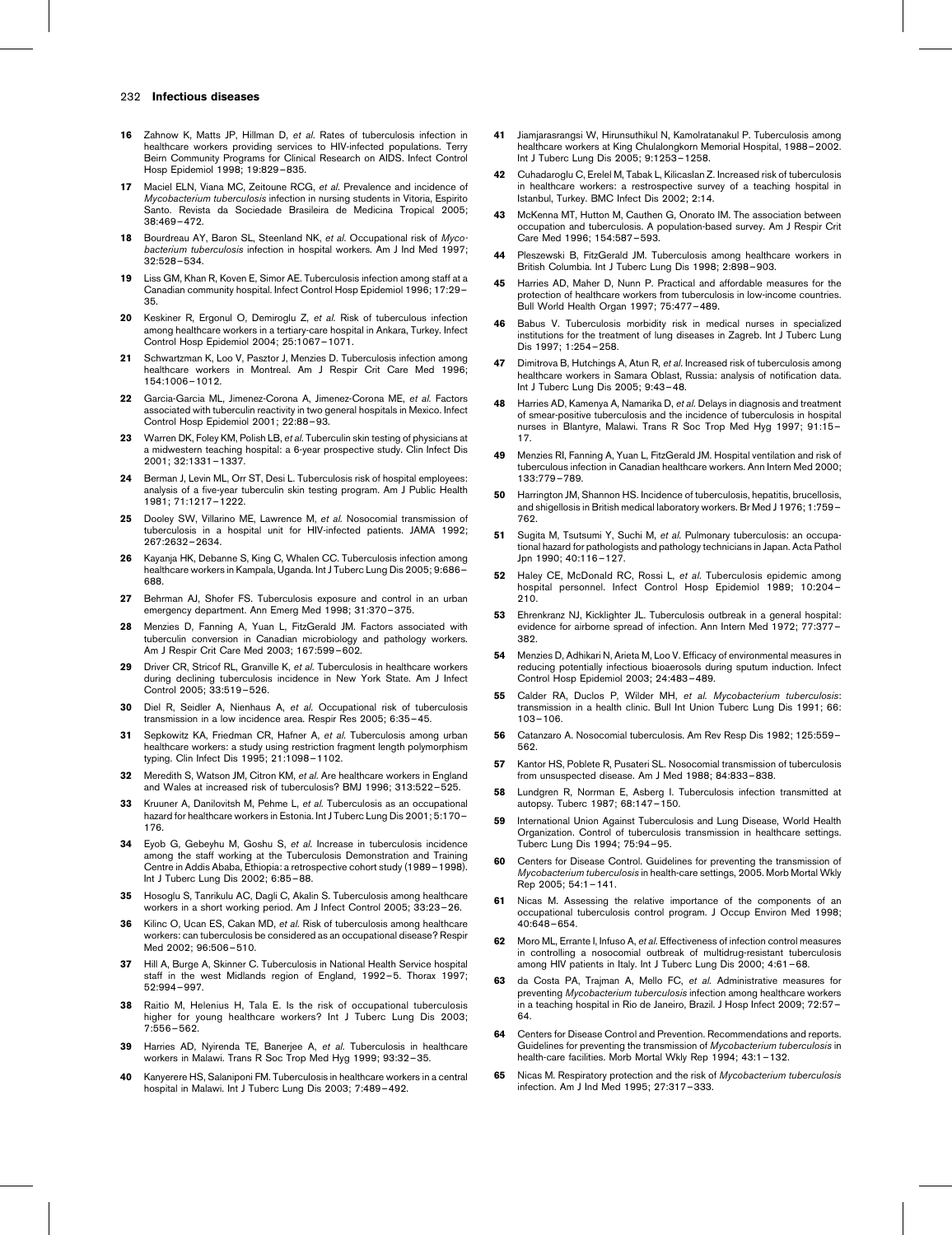- <span id="page-7-0"></span>66 Nardell EA, Keegan J, Cheney SA, Etkind SC. Airborne infection: theoretical limits of protection achievable by building ventilation. Am Rev Resp Dis 1991; 144:302–306.
- 67 Nardell EA. Environmental infection control of tuberculosis. Semin Respir Infect 2003; 18:307–319.
- 68 Escombe AR, Oeser CC, Gilman RH, et al. Natural ventilation for the prevention of airborne contagion. PLOS Med 2007; 4:e68.
- 69 Menzies RI, Schwartzman K, Loo V, Pasztor J. Measuring ventilation of patient care areas in hospitals: description of a new protocol. Am J Resp Crit Care Med 1995; 152:1992–1999.
- Yuen KY, Chan PK, Peiris M, et al. Clinical features and rapid viral diagnosis of human disease associated with avian influenza A H5N1 virus. Lancet 1998; 351:467–471.
- 71 Palese P. Influenza: old and new threats. Nat Med 2004; 10:S82–S87.
- Tiensin T, Chaitaweesub P, Songserm T, et al. Highly pathogenic avian influenza H5N1, Thailand, 2004. Emerg Infect Dis 2005; 11:1664– 1672.
- 73 Graham JP, Leibler JH, Price LB, et al. The animal-human interface and infectious disease in industrial food animal production: rethinking biosecurity and biocontainment. Public Health Rep 2008; 123:282– 299.
- 74 Yee KS, Carpenter TE, Cardona CJ. Epidemiology of H5N1 avian influenza. Comp Immunol Microbiol Infect Dis 2009; 32:325–340.
- 75 Keawcharoen J, Oraveerakul K, Kuiken T, et al. Avian influenza H5N1 in tigers and leopards. Emerg Infect Dis 2004; 10:2189–2191.
- 76  $\bullet$ Beigel JH, Farrar J, Han AM, et al. Avian influenza A (H5N1) infection in humans. N Engl J Med 2005; 353:1374–1385.

Surveillance of the H1N1 influenza virus among health care workers is described.

- 77 World Health Organization. Clinical management of human infection with avian influenza A (H5N1) virus. Geneva: World Health Organization; 2009. [http://www.who.int/csr/disease/avian\\_influenza/guidelines/ClinicalManage](http://www.who.int/csr/disease/avian_influenza/guidelines/ClinicalManagement07.pdf)[ment07.pdf](http://www.who.int/csr/disease/avian_influenza/guidelines/ClinicalManagement07.pdf). [Accessed 16 November 2009]
- 78 de Jong MD, Tran TT, Truong HK, et al. Oseltamivir resistance during treatment of influenza A (H5N1) infection. N Engl J Med 2005; 353: 2667–2672.
- 79  $\bullet$ Burch J, Corbett M, Stock C, et al. Prescription of antiinfluenza drugs for healthy adults: a systematic review and meta-analysis. Lancet Infect Dis 2009; 9:537–545.

This is an updated systematic review and meta-analysis on usefulness of antiinfluenza drugs, commissioned by the UK National Institute for Health and Clinical Excellence.

80  $\bullet$ Hanshaoworakul W, Simmerman JM, Narueponjirakul U, et al. Severe human influenza infections in Thailand: oseltamivir treatment and risk factors for fatal outcome. PLoS One 2009; 4:e6051.

This retrospective study of the Thai influenza surveillance is the only study suggesting that oseltamivir can be useful for severe disease, protecting against fatal outcomes among influenza confirmed cases.

- 81 .. World Health Organization. Epidemic- and pandemic-prone acute respiratory diseases. Infection prevention and control in healthcare. World Health
- Organization; 2008. [http://www.who.int/csr/resources/publications/EPR\\_](http://www.who.int/csr/resources/publications/EPR_AM3_E3.pdf) [AM3\\_E3.pdf](http://www.who.int/csr/resources/publications/EPR_AM3_E3.pdf). [Accessed 16 November 2009]

These are important guidelines from the WHO on infection control.

- 82 Gray GC, Baker WS. The importance of including swine and poultry workers in influenza vaccination programs. Clin Pharmacol Ther 2007; 82:638– 641.
- 83 Update: outbreak of severe acute respiratory syndrome worldwide, 2003. Morb Mortal Wkly Rep 2003; 52:269–272.
- 84 Peiris JS, Yuen KY, Osterhaus AD, Stohr K. The severe acute respiratory syndrome. N Engl J Med 2003; 349:2431–2441.
- 85 Tan CC. SARS in Singapore: key lessons from an epidemic. Ann Acad Med Singapore 2006; 35:345–349.
- 86 Leung GM, Hedley AJ, Ho LM, et al. The epidemiology of severe acute respiratory syndrome in the 2003 Hong Kong epidemic: an analysis of all 1755 patients. Ann Intern Med 2004; 141:662–673.
- 87 World Health Organization. Summary of probable SARS cases with onset of illness from 1 November 2002 to 31 July 2003. Geneva: World Health Organization; 2009. [http://www.who.int/csr/sars/country/table2004\\_04\\_](http://www.who.int/csr/sars/country/table2004_04_21/en/) [21/en/](http://www.who.int/csr/sars/country/table2004_04_21/en/). [Accessed 16 November 2009]
- 88 World Health Organization. WHO guidelines for the global surveillance of severe acute respiratory syndrome (SARS). Geneva: World Health Organization; 2004. [http://www.who.int/csr/sars/country/table2004\\_04\\_21/en/](http://www.who.int/csr/sars/country/table2004_04_21/en/). [Accessed 16 November 2009]
- 89 Varia M, Wilson S, Sarwal S, McGeer A, et al. Investigation of a nosocomial outbreak of severe acute respiratory syndrome (SARS) in Toronto, Canada. CMAJ 2003; 169:285.
- 90 Ho AS, Sung J, Chan-Yeung M. An outbreak of severe acute respiratory syndrome among hospital workers in a community hospital in Hong Kong. Ann Intern Med 2003; 139:564–567.
- 91  $\bullet$ CDC. Interim Guidance for Workers who are employed at commercial swine farms: preventing the spread of influenza A viruses, including the 2009 H1N1 virus. CDC; 2009. [http://www.cdc.gov/h1n1flu/guidelines\\_commerical\\_](http://www.cdc.gov/h1n1flu/guidelines_commerical_settings_with_pigs.htm) [settings\\_with\\_pigs.htm.](http://www.cdc.gov/h1n1flu/guidelines_commerical_settings_with_pigs.htm) [Accessed 16 November 2009]

These are important guidelines for swine farm workers on infection control and prevention.

- 92 Myers KP, Olsen CW, Setterquist SF, et al. Are swine workers in the United States at increased risk of infection with zoonotic influenza virus? Clin Infect Dis 2006; 42:14–20.
- 93 Yu IT, Xie ZH, Tsoi KK, et al. Why did outbreaks of severe acute respiratory syndrome occur in some hospital wards but not in others? Clin Infect Dis 2007; 44:1017–1025.
- 94 Lau JT, Fung KS, Wong TW, Kim JH, et al. SARS transmission among hospital workers in Hong Kong. Emerg Infect Dis 2004; 10:280– 286.
- 95 Ofner-Agostini M, Gravel D, McDonald LC, Lem M, et al. Cluster of cases of severe acute respiratory syndrome among Toronto healthcare workers after implementation of infection control precautions: a case series. Infect Control Hosp Epidemiol 2006; 27:473–478.
- World Health Organization. Infection control: a quick reference guide for SARS. Geneva: WHO; 2004. [http://www.searo.who.int/LinkFiles/Update\\_](http://www.searo.who.int/LinkFiles/Update_on_SEA_Earthquake_and_Tsunami_infection-control_sars.pdf) on SEA Earthquake and Tsunami infection-control sars.pdf. [Accessed 16 November 2009]
- 97 Lau JT, Fung KS, Wong TW, et al. SARS transmission among hospital workers in Hong Kong. Emerg Infect Dis 2004; 10:280–286.
- 98 Loeb M, McGeer A, Henry B, et al. SARS among critical care nurses, Toronto. Emerg Infect Dis 2004; 10:251–255.
- 99 Buxton BC, Katz JM, Seto WH, et al. Risk of influenza A (H5N1) infection among healthcare workers exposed to patients with influenza A (H5N1), Hong Kong. J Infect Dis 2000; 181:344–348.
- 100 Liverman CT, Tracy A, Harris ME, Rogers B, Shine KI. Respiratory protection for healthcare workers in the workplace against novel H1N1 influenza A: a letter report. Washington: National Academies Press; 2009. [http://](http://www.nap.edu/catalog.php?record_id=12748) [www. nap.edu/catalog.php?record\\_id=12748.](http://www.nap.edu/catalog.php?record_id=12748) [Accessed 16 November 2009]
- 101 Perez-Padilla R, Rosa-Zamboni D, Ponce dL, et al. Pneumonia and respiratory failure from swine-origin influenza A (H1N1) in Mexico. N Engl J Med 2009; 361:680–689.
- 102 Update: influenza activity United States, April–August 2009. MMWR Morb Mortal Wkly Rep 2009; 58:1009–1012.
- 103 Lessler J, Reich NG, Brookmeyer R, et al. Incubation periods of acute respiratory viral infections: a systematic review. Lancet Infect Dis 2009; 9:291–300.
- 104 Maltezou HC. Nosocomial influenza: new concepts and practice. Curr Opin Infect Dis 2008; 21:337–343.
- 105 Gooskens J, Jonges M, Claas EC, et al. Morbidity and mortality associated with nosocomial transmission of oseltamivir-resistant influenza A(H1N1) virus. JAMA 2009; 301:1042–1046.
- 106 Gray GC, Trampel DW, Roth JA. Pandemic influenza planning: shouldn't swine and poultry workers be included? Vaccine 2007; 25:4376– 4381.
- 107 CDC. Use of influenza A (H1N1) 2009 monovalent vaccine: recommenda-.. tions of the Advisory Committee on Immunization Practices (ACIP); 2009. MMWR Recomm Rep 2009; 58:1–8.

These are the CDC guidelines for vaccination against the recent H1N1 epidemic virus.

108 Greenberg ME, Lai MH, Hartel GF, et al. Response to a monovalent  $\bullet$ 2009 influenza A (H1N1) vaccine. N Engl J Med 2009; 361:2405– 2413.

In this article the authors demonstrate the efficacy of a single dose of the vaccine.

109 Voirin N, Barret B, Metzger M-H, Vanhems P. Hospital-acquired influenza:  $\bullet$ a synthesis using the Outbreak Reports and Intervention Studies of Nosocomial Infection (ORION) statement. J Hosp Infect 2009; 71:1– 14.

The risk of nosocomial transmission of influenza viruses is reviewed.